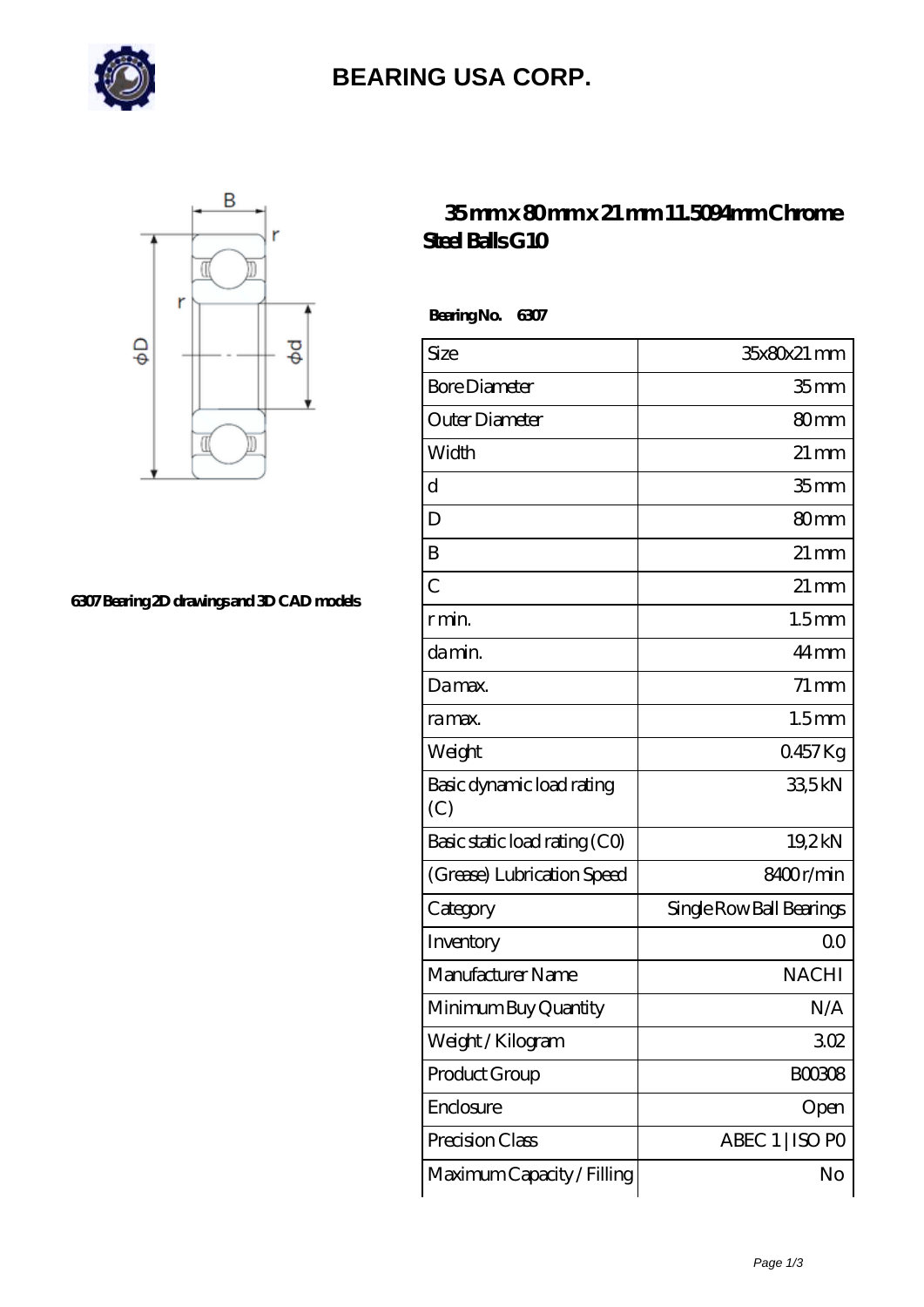

## **[BEARING USA CORP.](https://hathaykhongbanghayhat.org)**

| Slot                             |                                                                                                                                                                                                                           |
|----------------------------------|---------------------------------------------------------------------------------------------------------------------------------------------------------------------------------------------------------------------------|
| Rolling Element                  | <b>Ball Bearing</b>                                                                                                                                                                                                       |
| Snap Ring                        | No                                                                                                                                                                                                                        |
| <b>Internal Special Features</b> | No                                                                                                                                                                                                                        |
| Cage Material                    | Steel                                                                                                                                                                                                                     |
| <b>Internal Clearance</b>        | C <sub>O</sub> Medium                                                                                                                                                                                                     |
| Inch - Metric                    | Metric                                                                                                                                                                                                                    |
| Long Description                 | 35MM Bore; 80MM<br>Outside Diameter; 21MM<br>Outer Race Width; Open;<br>Ball Bearing ABEC 1   ISO<br>PQ No Filling Slot; No Snap<br>Ring, No Internal Special<br>Features; CO-Medium<br>Internal Clearance; Steel<br>Cage |
| <b>Other Features</b>            | Deep Groove                                                                                                                                                                                                               |
| Category                         | Single Row Ball Bearing                                                                                                                                                                                                   |
| <b>UNSPSC</b>                    | 31171504                                                                                                                                                                                                                  |
| Harmonized Tariff Code           | 8482105068                                                                                                                                                                                                                |
| Noun                             | Bearing                                                                                                                                                                                                                   |
| Keyword String                   | Ball                                                                                                                                                                                                                      |
| Manufacturer URL                 | http://www.nachiamerica.c<br>om                                                                                                                                                                                           |
| Outside Diameter                 | 315Inch   80Millimeter                                                                                                                                                                                                    |
| Inner Race Width                 | OInch   OMillimeter                                                                                                                                                                                                       |
| <b>Bore</b>                      | 1.378Inch   35 Millimeter                                                                                                                                                                                                 |
| Outer Race Width                 | 0.827 Inch   21 Millimeter                                                                                                                                                                                                |
| <b>Bore Type</b>                 | Cylindrical Bore                                                                                                                                                                                                          |
| Configuration                    | Single Row                                                                                                                                                                                                                |
| <b>Bore Size</b>                 | 35 <sub>mm</sub>                                                                                                                                                                                                          |
| Width                            | $21 \,\mathrm{mm}$                                                                                                                                                                                                        |
| Fillet Radius/Chamfer            | 1.5 <sub>mm</sub>                                                                                                                                                                                                         |
| Dynamic Load Rating              | 33,500N                                                                                                                                                                                                                   |
| Static Load Rating               | 19,200N                                                                                                                                                                                                                   |